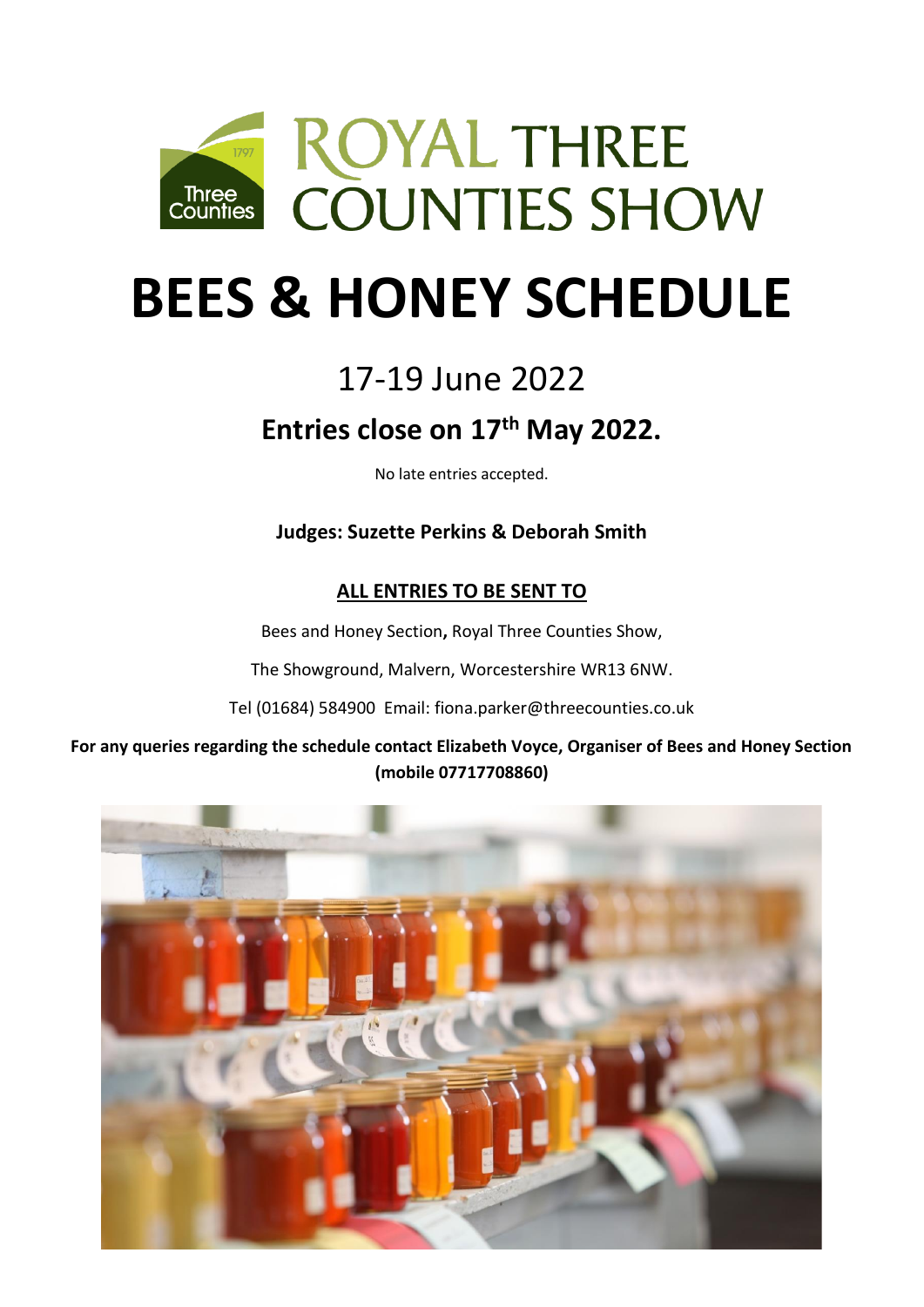# **CLASSES**

- **B1** Display of honey, wax and honey products. *No larger than 75cm square.*
- **B2** Observation Hive Stocked with bees and one marked Queen (with flying bees)
- **B3** Commercial four 454g (1lb) jars of honey (of same type), packed for retail trade with the exhibitors own label
- **B4** Two 454g (1lb) squat jars of light honey
- **B5** Two 454g (1lb) squat jars of medium or dark honey
- **B6** Two 454g (1lb) squat jars of heather honey
- **B7** Two 454g (1lb) squat jars of granulated or soft set honey
- **B8** One shallow comb for extraction
- **B9** Two containers of cut comb, each minimum net weight should be between 200g (7oz) and 256g (9oz)
- **B10** Honey Fudge 6 pieces of fudge to be displayed (please use the recipe listed in the appendices).
- **B11** Honey and Oat Biscuits 6 biscuits to be displayed (please use the recipe listed in the appendices).
- **B12** Honey Cake (please use the recipe listed in the appendices).
- **B13** A 75cl bottle of dry mead displayed in a clear punted bottle with a black or white flanged stopper/cork. A shallow punt will be accepted.
- **B14** A 75cl bottle of sweet mead displayed in a clear punted bottle with a black or white flanged stopper/cork. A shallow punt will be accepted.
- **B15** One cake of beeswax of at least 227g (8oz)
- **B16** Two matching items made from beeswax
- **B17** 2 Beeswax candles, one to be lit
- **B18** Anything of interest concerning bees and/or honey

#### **THREE COUNTIES SPECIALIST CLASSES**

#### *THIS CLASS IS RESTRICTED TO MEMBERS FROM THE COUNTIES OF WORCESTERSHIRE, HEREFORDSHIRE AND GLOUCESTERSHIRE*

- **B19** Two 454g (1lb) squat jars of light honey
- **B20** Two 454g (1lb) squat jars of medium or dark honey
- **B21** Two 454g (1lb) squat jars of granulated or soft set honey

#### **CLASS B22 RESTRICTED TO MEMBERS OF THE MALVERN AND UPTON BRANCH OF THE WBA**

**B22** Two 454g (1lb) squat jars of light, medium, dark, granulated or soft set honey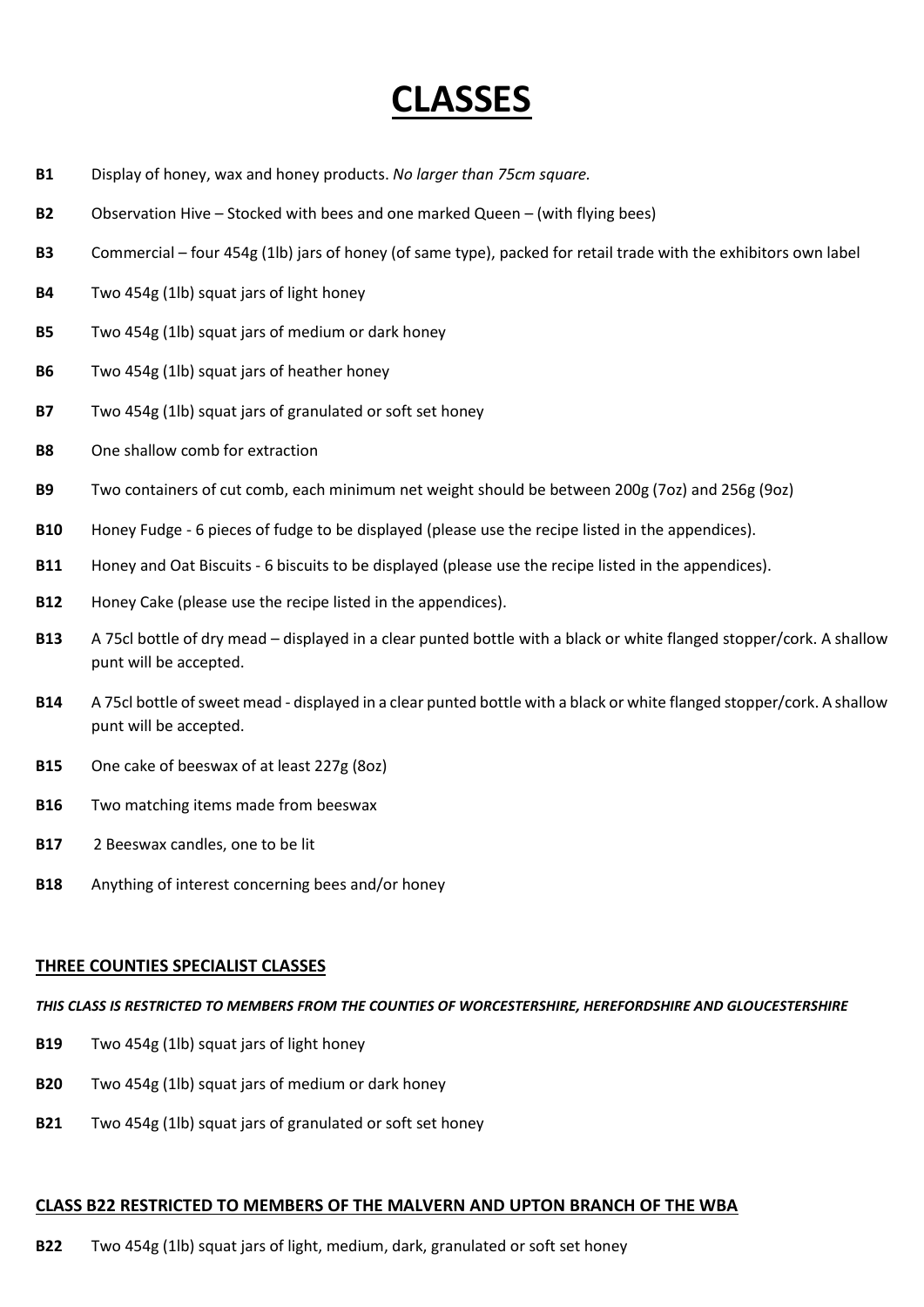#### **NOVICE SECTION**

*THIS CLASS IS RESTRICTED TO MEMBERS FROM THE COUNTIES OF WORCESTERSHIRE, HEREFORDSHIRE AND GLOUCESTERSHIRE AND IS OPEN TO COMPETITORS WHO HAVE LESS THAN 5 YEARS EXPERIENCE IN BEEKEEPING.*

- **B23** Two 454g (1lb) squat jars of light honey
- **B24** Two 454g (1lb) squat jars of medium or dark honey
- **B25** Two 454g (1lb) squat jars of granulated or soft set honey
- **B26** Between 28g (1oz) and 57g (2oz) beeswax in a plain mould

#### **OPEN CLASSES**

- **B27** Photography beekeeping theme 'pollination' One coloured photograph (max size A4)
- **B28** Photography beekeeping theme 'pollination' One black and white photograph (max size A4)
- **B29** Group of 3 bee related photographs on a theme mounted on no more than A3
- **B30** Honey bee friendly pasture cut floral display in a JUG– a minimum of four varieties (all specified) must be on display

#### **THE FOLLOWING SPECIAL PRIZES WILL BE AWARDED**

- **(BH3)** TCAS Challenge Cup (TCS92) for the highest aggregate mark or points in classes B2 B18
- **(BH4)** Burtt Perpetual Challenge Cup (TCS47) (gift of Messrs Burtt & Company, Gloucester) to be awarded to winner of B3
- **(BH5)** The Mr and Mrs T Bradford Perpetual Trophy (TCS27) to be awarded to the exhibitor gaining the highest aggregate points in classes B19 – B22

#### **(BH23/24/25/26)**

A 'Best in Section' award will be presented to the exhibitor with the best overall product in the novice classes (B23-B26). This individual must have less than five years' experience in beekeeping.

### **APPENDIX – RECIPES FOR CLASSES B10-12**

#### **HONEY FUDGE - 6 PIECES OF FUDGE TO BE DISPLAYED (CLASS B10)**

#### Ingredients

- 454g (1lb) of granulated sugar
- 140ml (5fl oz) of evaporated milk
- 57g (2oz) of [honey](http://www.cornwallhoney.co.uk/honey.htm)
- 57g (2oz) of butter
- A good pinch of salt

### Method

- 1. In a very large saucepan, boil the sugar, salt and milk for 5 minutes.
- 2. Add the honey and re-boil the mixture until a "soft ball" stage is reached at 115°C (240°F). Add the butter to the mixture and allow to stand until it is luke-warm.
- 3. Beat the mixture until it is creamy, and spread into a greased dish. When it is nearly set, cut the fudge into squares.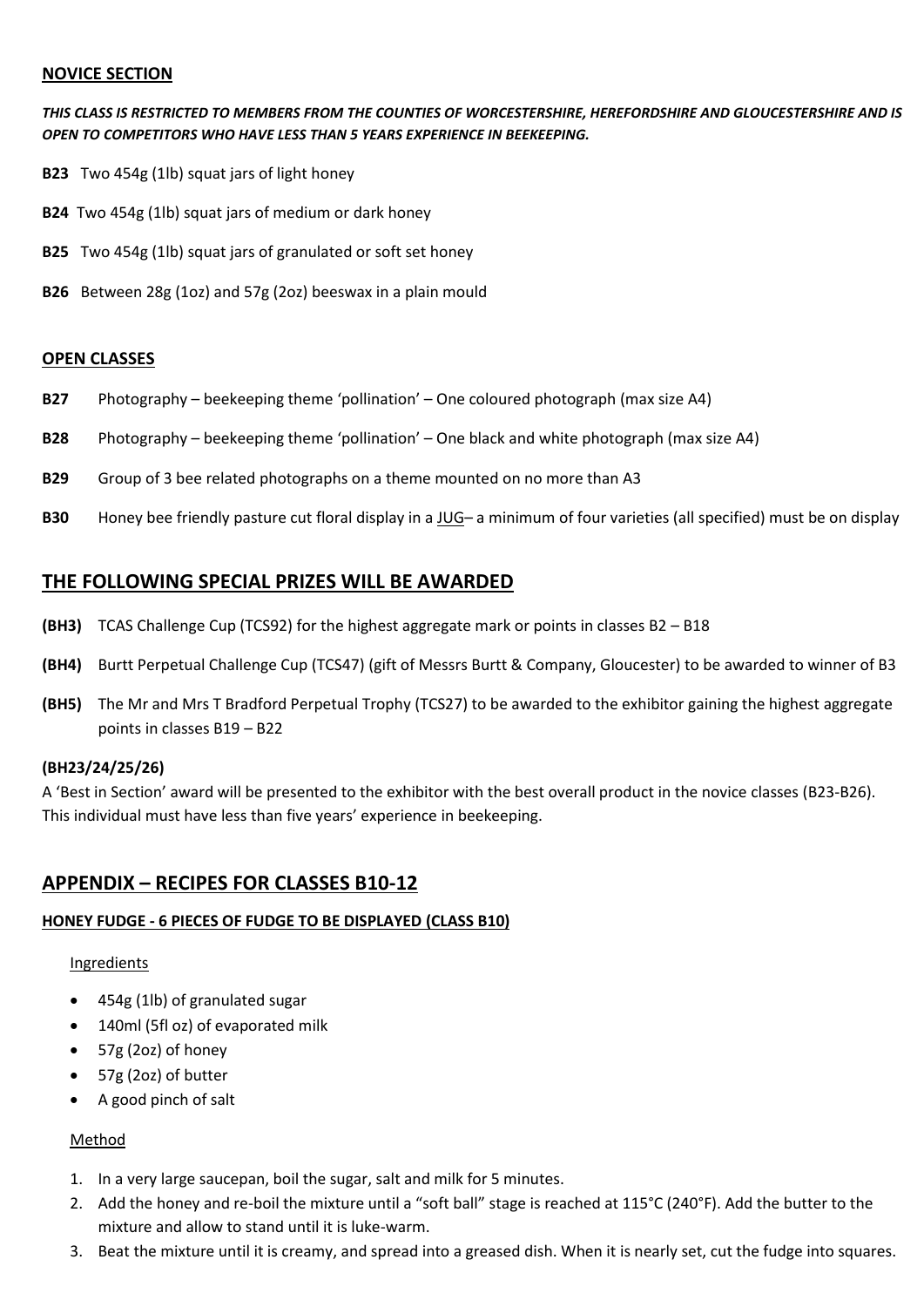#### **HONEY AND OAT BISCUITS - 6 BISCUITS TO BE DISPLAYED (CLASS B11)**

#### **Ingredients**

- 75g (3oz) porridge oats
- 50g (2oz) plain flour
- 50g (2oz) margarine
- 50g (2oz) granulated sugar
- 1 level tablespoon honey
- ½ level teaspoon bicarbonate of soda

#### Method

- 1. Mix porridge oats and flour together in a bowl.
- 2. Melt the margarine in a large saucepan then add the sugar and honey. Stir in the bicarbonate of soda into the mixture.
- 3. Add flour and oats into the pan then mix well.
- 4. Make walnut sized balls of the mixture and place them on greased baking sheets making sure they are spaced apart.
- 5. Bake in the oven at a temperature of 180 °C/350°F/gas mark 4 for 11-15 minutes.
- 6. Allow to cool down on wire cooling rack.

#### **HONEY CAKE RECIPE (CLASS B12)**

#### **Ingredients**

- 142g (5oz) butter
- 114g (4oz) soft brown sugar
- 170g (6oz) clear honey
- 2 eggs
- 200g (7oz) self-raising flour
- 1 tbsp of water

#### Method

- 1. Place butter, sugar, honey and water in saucepan and heat until the butter has melted, stirring all the time.
- 2. When butter has melted remove pan from the heat and allow contents to cool to blood temperature.
- 3. Gradually beat in the eggs. Add sieved flour and mix until smooth (do not over mix).
- 4. Pour mixture into a greased and lined 18-20cm cake tin and bake for 1 hour or until risen and firm to the touch (Oven temperature 180°C or 350°F, gas mark 4).